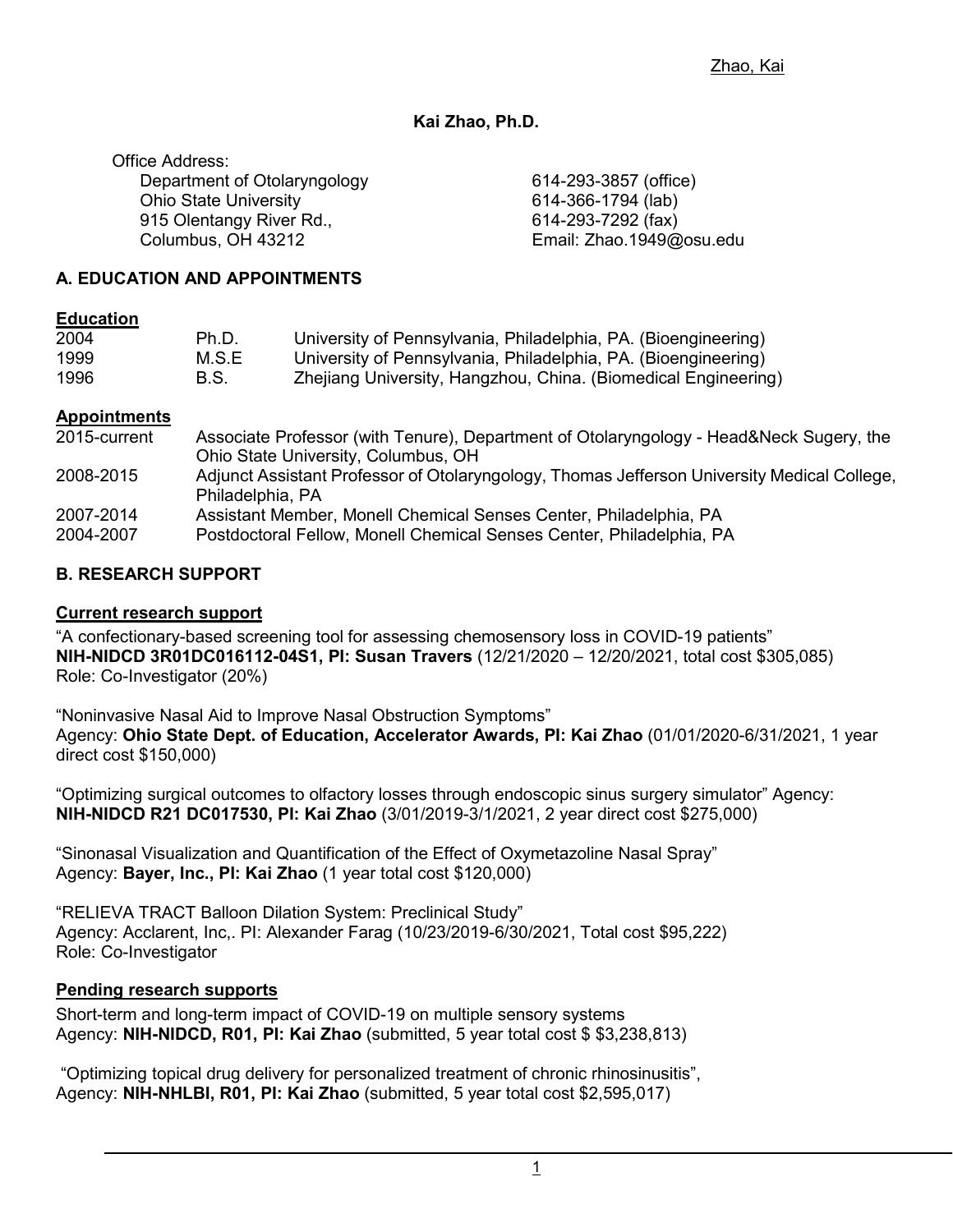"Novel treatment options for conductive olfactory losses & nasal obstruction symptoms", Agency: **NIH-NIDCD, R01, PI: Kai Zhao** (submitted, 5 year total cost \$1,900,000)

# **Completed research support**

"Objective evaluation of conductive olfactory losses & nasal obstruction symptoms", Agency: **NIH-NIDCD, R01** DC013626**, PI: Kai Zhao** (12/01/2014-11/31/2019, 4 year total cost \$1,523,000) This project aims to objectively evaluate the conductive mechanisms contributing to nasal obstruction symptoms, including smell losses, by combining novel computational models with existing sensory measurements.

"Relieve nasal obstruction symptoms through modulation of airflow via a novel nasal plug", Agency: Ohio Dept. of Higher Education, Ohio ICorp program, **PI: Kai Zhao** (4/1/2019-9/30/2019, \$15,000).

"A Prospective, Non-Randomized Study to Evaluate Treatment Outcome of Nasal Airway Obstruction Using the Aerin Medical Vivaer Stylus", Agency: Industry Sponsor, Otto (PI) (5/19/17-5/19/19) Budget: \$192,250.53, Role: Co-Investigator

"Modulation of Olfactory Cilia" (05/01/2012-04/30/2016) Agency: **NIH NIDCD, R01** DC011554, PI: Minghong Ma (Neuroscience, UPENN) **Subcontract PI: Kai Zhao** (20%). This project investigates modulation of the structure and function of olfactory cilia, by the stimulus input properties in the nasal cavity

"VOC Odor Signature Modeling for Portable Sensing Platforms" (10/01/2013-04/30/2014) Agency: **US Air Force** (SBIR FA8650-13-M-6448, phase I), PI: Applied Nanotech, Inc., **Subcontract PI: Kai Zhao** (\$23,000, 6 months)

"Airborne Human Odorants: detection, dispersion and characterization", **US Air Force, PIs: George Preti, Kai Zhao** (total \$130,000), 06/01/2011 – 08/31/2012.

"Nasal airflow and odorant transport: a prerequisite for normal olfaction" (12/01/2006- 12/01/2010) Agency: **NIH/NIDCD R03** DC008187-01 **PI: Kai Zhao** (3 Yrs total direct cost \$150,000) This project uses computational fluid dynamic (CFD) modeling techniques to quantify the anatomy-dependent nasal airflow and odorant mucosal deposition patterns among healthy human subjects and to characterize their potential functional impact on human olfactory function.

"The left-right asymmetry in Parkinson disease development" (2011, 1 year), Agency: private source, **PI: Kai Zhao** \$20,000 total cost.

"Nasal airflow and odorant transport in healthy adult domestic cat" (10/01/2007-09/30/2008) Industry funding: Mars, Inc. - Petcare. **PI: Kai Zhao** (total \$104,000)

"Occupational exposure, inflammatory process and chemosensory function" (1/01/2005- 12/31/2010). Agency: **NIH/NIDCD P50** DC 006760 PI: Pamela Dalton

Role in this project: **Co-investigator** Using computational models to evaluate the degree to which occupational exposure-induced deviations in nasal airflow patterns are predictive of alternations in olfactory sensitivity.

"Temporal integration in nasal lateralization" (10/01/06-10/01/10)

Agency: **NIH/NIEHS R03** Principal Investigator: Paul Wise

Role in this project: **Consultant.** To develop a mathematical model that characterizes the tradeoff between stimulus-duration and concentration in the detection of chemical irritation in the human nose based on transport of molecules through the mucosa.

# **C. HONORS, AWARDS AND PROFESSIONAL EXPERIENCES**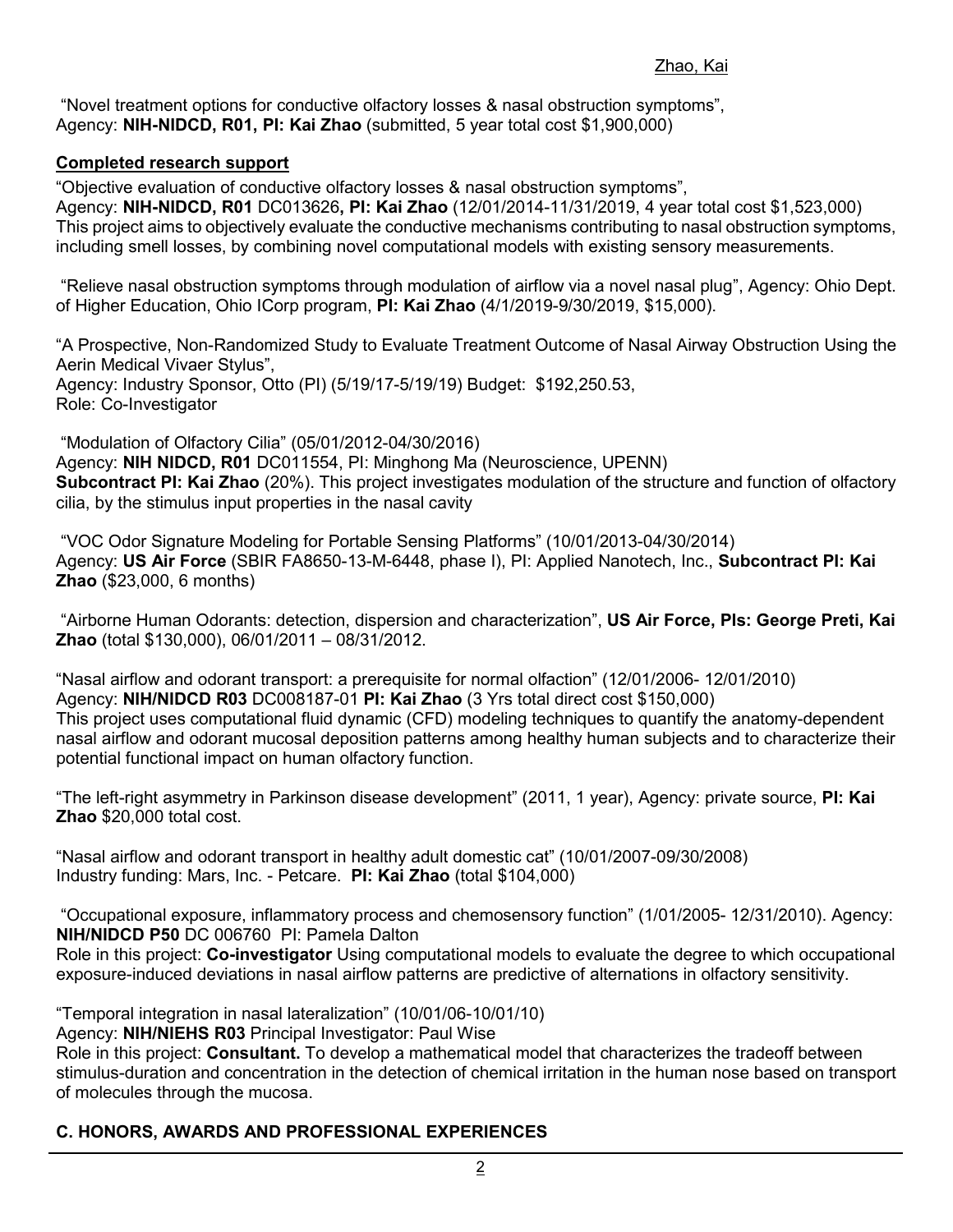## **Honors and Awards**

- 2004 Best Poster Presentation, **1st Place Award**, American Rhinology Society annual meeting 2004 **Frances Davidson Award for best oral presentation,** American Academy of Otolaryngology-- Head and Neck Surgery, Pennsylvania annual meeting
- 2003 **Feature Presentation**, highlighted for press release, Association for chemoreception sciences (*AchemS*) annual meeting
- 2017 Dr. Chengyu Li, a postdoc fellow, was awarded the Association for Chemoreception Sciences (AchemS) 2017 Polak Young Investigator.
- 2019 2nd prize of ASME (American Society of Mechanical Engineers) Flow Visualization **Competition**
- 2019 Dr. Zhenxing Wu, a postdoc fellow, was awarded the AchemS 2019 Polak Young Investigator.

## **Professional Experiences and Organization**

Ad hoc reviewer for NIH study section (BCHI), 2018 Ad hoc reviewer for NIH study section (BMIT-A), 2017, 2018 Ad hoc reviewer for NIH study section (Communication Disorders Review Committee), 2016 Ad hoc reviewer for NIH study section (ZDC1 X-61), 2016 Ad hoc reviewer for NIH study section (ZDC1 SRB-K(20)), 2015

Program committee for *Beijing international meeting on research in taste and smell, 2009*

Journal Reviewers: *PNAS, Scientific Reports, Journal of the Royal Society Interface, Laryngoscope, Plos Comp. Biol., Plos One, Neuroscience, American Journal of Rhinology, International Forum of Rhinology and Allergy, Acta Oto-laryngologica, Journal of Rhinology, Laryngoscope Investigative Otolaryngology, Medical Engineering & Physics, Chemical Senses, Chemoperception, Inhalation Toxicology, Medical & Biological Engineering & Computing, Journal of Aerosol Science, Journal of Biomechanical Engineering, Journal of biomechanics, Journal of Experimental Biology, Anatomical Record,* C*omputer Methods in Biomechanics and Biomedical Engineering, Surgery Research and Practice, Computers in Biology and Medicine, Current Medical Imaging Reviews, BMC medical research method, Orthodontics and Craniofacial Research, surgery research and practice, Science of the Total Environment International Journal of Computer Assisted Radiology and Surgery, Engineering computations, Attention Perception Psychophysics, Jama Facial plastic surgery, Journal of Food Engineering, International Journal for Numerical Methods in Biomedical Engineering.*

Memberships: *Association for Chemoreception Sciences (AchemS), Biomedical Engineering Society (BMES), American Rhinological Society (ARS)*

# **D. LECTURES AND PUBLICATIONS**

For complete list:

[https://www.researchgate.net/profile/Kai\\_Zhao14/publications](https://scholar.google.com/citations?hl=en&user=V1qXhSkAAAAJ&view_op=list_works&sortby=pubdate) [https://scholar.google.com/citations?hl=en&user=V1qXhSkAAAAJ&view\\_op=list\\_works&sortby=pubdate](https://scholar.google.com/citations?hl=en&user=V1qXhSkAAAAJ&view_op=list_works&sortby=pubdate)

[https://www.ncbi.nlm.nih.gov/sites/myncbi/kai.zhao.1/bibliography/48582655/public/?sort=date&direction=as](https://www.ncbi.nlm.nih.gov/sites/myncbi/kai.zhao.1/bibliography/48582655/public/?sort=date&direction=ascending) [cending](https://www.ncbi.nlm.nih.gov/sites/myncbi/kai.zhao.1/bibliography/48582655/public/?sort=date&direction=ascending)

#### **Invited Reviews and Book Chapters**

**Zhao K.** (2020) Editorial, *International Forum of Allergy Rhinol, 34(6) 721-724,* [doi:](https://doi.org/10.1177%2F1945892420962738)  [10.1177/1945892420962738](https://doi.org/10.1177%2F1945892420962738)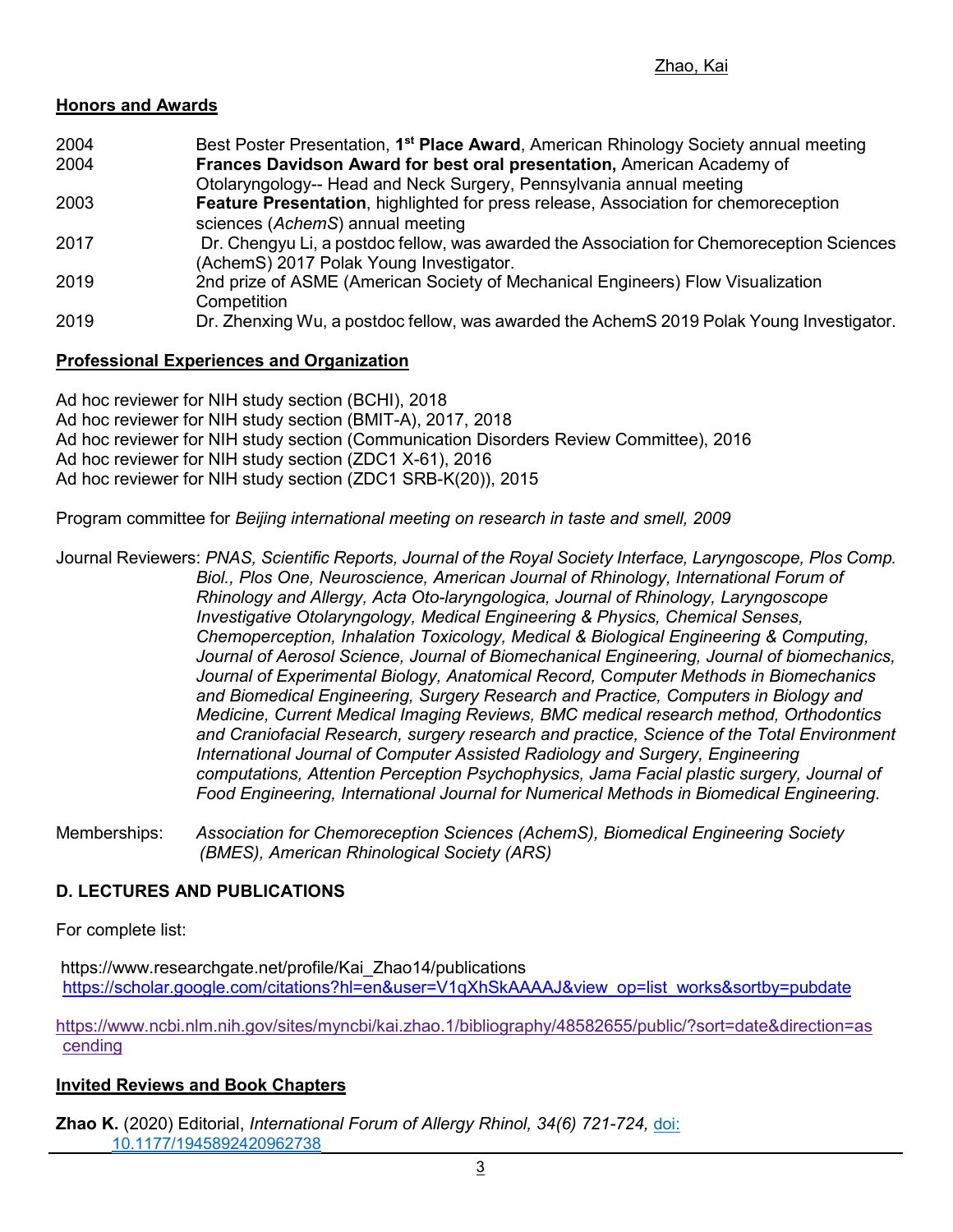# Zhao, Kai

- Li C., **Zhao K.** (2020) Nasal Obstruction And Empty Nose Syndrome: What Are Our Noses Sensing? In: *Clinical & Biomedical Engineering of the Human Nose − A Computational Fluid Dynamics Approach,*  Ed: Inthavong, K., Singh, N., Wong, E., Tu, J, Springer, Singapore.
- **Zhao K**., Frye R. (2015), "Nasal Patency and the Aerodynamics of Nasal Airflow in Relation to Olfactory Function", *the Handbook of Olfaction and Gustation*, 3rd ed, Ed: Richard L. Doty, Wiley-Blackwell, Hoboken, USA.
- Scherer P.W., Huang J.W., and **Zhao K.** (2011). Capnography and the SPM Applied to Cardiac Output Recovery and Airway Structure and Function. In: *Capnogram: Clinical aspects, 2nd ed"*, Cambridge University Press, Cambridge, UK.
- **Zhao K.,** and Dalton P. (2007) The way the wind blows implications of modeling nasal airflow, *Current Allergy/Asthma Reports*, 7:117–125 (Citations: 15)
- Scherer P.W. and **Zhao K.** (2004). Anatomic and physiological basis of volume capnography studied by the single path model. In: *Clinical aspects of volumetric capnogram"*, Ed: Gravenstein J. S., Jaffe M.B., and Paulus D.A., Cambridge University Press, 321-336, Cambridge, UK.

# **Peer-reviewed Publications**

# **Selected highlights**

- 1) Wu Z. and **Zhao K.** (2020) Taste of time: a porous-medium model for human tongue surface with implications for early taste perception, *Plos Computational Biology*, 16(6): e1007888. doi: 10.1371/journal.pcbi.1007888. PMC7271999
- 2) Li C., Dong H. and **Zhao K.** (2018) A balance between aerodynamic and olfactory performance during flight in Drosophila, *Nature Communications* 9:3215. PMC6086917
- 3) Lewis R., Tian HK., Wang J., He JW., Jiang J., Chen XM., Yin WB., Connelly T., Ma LM., Yu CR., Pluznick, JP., Storm DR., Huang LQ., **Zhao K.**, and Ma M. (2015) An Olfactory Cilia Pattern in the Mammalian Nose Ensures High Sensitivity to Odors, *Current Biology,* Oct; 25(19):2503-12. PMC4596779
- 4) Scott JW\*., Sherrilla L., Jiang J., **Zhao K.\*** (2014) Tuning to Odor Solubility and Sorption Pattern in Olfactory Epithelial Responses, *Journal of Neuroscience,* 34(6):2025-36

# **Complete list**

- 5) Wu Z., **Zhao K.** (2021) Impact of pulsation rate and viscosity on taste perception application of a porous medium model for human tongue surface, *Computers in Biology and Medicine* (In press).
- 6) Liu L, Sayali Dharmadhikari S, Shontz KM, Tan ZH, Spector BM, Manning A, **Zhao K.,** Reynolds SD, Breuer CK, Chiang T. (2021) Regeneration of partially decellularized tracheal scaffolds in a mouse model of orthotopic tracheal replacement, *Journal of Tissue Engineering* (in press).
- 7) Mateusz Choiński, Natalia Gawron, Agnieszka Pluta, Marta Sobańska, Anna R. Egbert, Przemysław Bieńkowski, Halina Sienkiewicz-Jarosz, Anna Ścińska-Bieńkowska, Bogna Szymańska, Andrzej Horban, Ewa Firląg-Burkacka, Tomasz Wolak, Mateusz Rusiniak, Robert Bornstein, **Kai Zhao,** Emilia Łojek (2020) On the relationship between olfactory sensitivity and personality in HIV-seropositive and healthy men, *Current Psychology*, 39:1063–1071, doi.org/10.1007/s12144-018-9822-x
- 8) Malik J., Dholakia S., Spector BM., Yang A., Kim D., Borchard NA., Thamboo A., **Zhao K.**, Nayak JV. (2020) Inferior meatus augmentation procedure (IMAP) normalizes nasal airflow patterns in empty nose syndrome patients via computational fluid dynamics (CFD) modeling, *International Forum of Allergy Rhinol,* 2020 Nov 29. doi:10.1002/alr.22720, PMC1636956
- 9) Kim K., Otto B.A., Farag A.A., **Zhao K.** (2020) Topical irrigation against gravity may lead to better sinus penetration, *International Forum of Allergy Rhinol, Feb;11(2):198-200. doi: 10.1002/alr.22711* PMC1636084 (in press).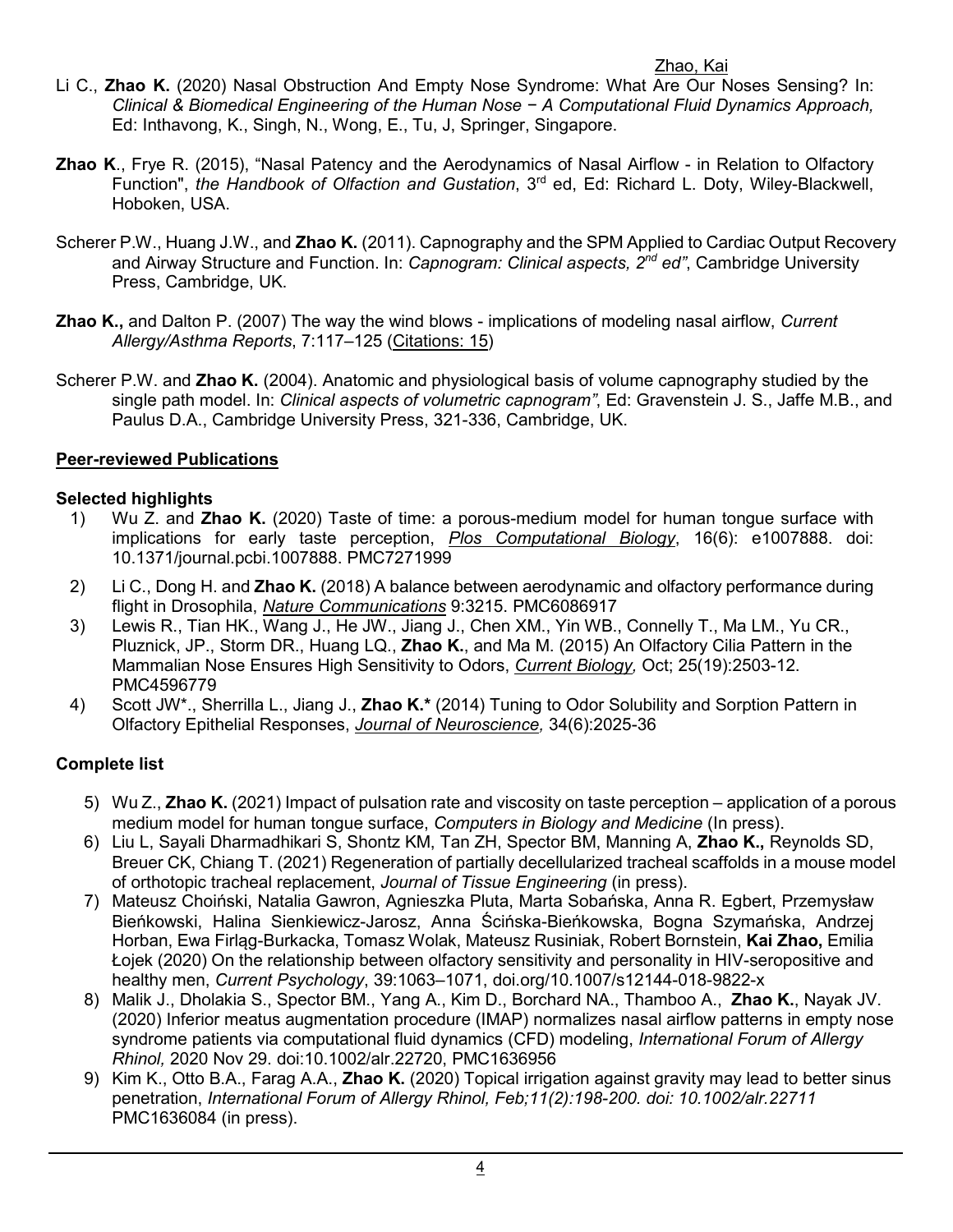- Zhao, Kai 10) Wu Z., Krebs J.P., Spector B.M., Otto B.A., **Zhao K.,** Farag A.A (2020) Regional peak mucosal cooling predicts radiofrequency treatment outcomes of nasal valve obstruction, *Laryngoscope,* Nov 3. doi: 10.1002/lary.29223.
	- 11) Turfe Z., **Zhao K**., Palmer J. and Craig J. (2020) Computational fluid dynamic modeling of maxillary sinus irrigation after maxillary antrostomy and modified endoscopic medial maxillectomy, *Journal of Laryngology and Otology,* doi.org/10.1017/S0022215121000013 (in press).
	- 12) Li C., Dong H., and **Zhao K.** (2020) Dual functions of insect wings in an odor-guided aeronautic navigation, *Journal of Fluids Engineering* 142(3), 030902. doi.10.1115/1.4045946. PMC7104757
	- 13) **Zhao K.**, Kim K., Craig JR., Palmer JN. (2020) Using 3D printed sinonasal models to visualize and optimize personalized sinonasal sinus irrigation strategies, *Rhinology,* 58: 3, 266 - 272, doi.org/10.4193/Rhin19.314. PMC1635361
	- 14) Malik J., Thamboo A., Dholakia S., Borchard NA., McGhee S., Li C., **Zhao K.**, Nayak JV. (2020) The cotton test redistributes nasal airflow in patients with empty nose syndrome, *International Forum of Allergy Rhinol* , Apr;10(4):539-545, DOI: 10.1002/alr.22489. PMC7182493. (\*journal cover)
	- 15) Wu Z., Craig JR., Maza G., Li C., Otto BA., Farag AA., Carrau RL., **Zhao K.** (2020) Peak sinus pressures during sneezing in healthy controls and post-skull base surgery patients, *Laryngoscope,*  130(9):2138-2143. doi:10.1002/lary.28400. PMC7549275. (\*journal cover)
	- 16) Malik J., Li C., Maza G., Farag A.A., Krebs J.P., McGhee S., Zappitelli G., Deshpande B., Otto B.A., **Zhao K.** (2019) Computational Fluid Dynamic analysis of aggressive turbinate reductions: Is it a culprit of Empty Nose Syndrome?, *International Forum of Allergy Rhinol*, 9(8):891-899. doi: 10.1002/alr.22350. PMC6687526
	- 17) Li C., Maza G., Farag A.A., Krebs J.P., Deshpande B., Otto B.A., **Zhao K.** (2019) Asymptomatic vs. symptomatic septal perforations: A computational fluid dynamics examination, *International Forum of Allergy Rhinol*, 9(8):883-890. doi: 10.1002/alr.22337. PMC6750740
	- 18) Mason E.C., McGhee S., **Zhao K.**, Chiang T., Matrka L. (2019) The application of computational fluid dynamics in the evaluation of laryngotracheal pathology, *Annals of otology rhinology & laryngology*, May 128(5):453-459. doi: 10.1177/0003489419826601. PMC6753835
	- 19) Alam S., Li C., Bradburn K.H., **Zhao K.**, Lee T.S. (2019) Impact of middle turbinectomy on airflow to the olfactory cleft: A computational fluid dynamics study, *American J of Rhinology and Allergy*, May 33(3):263-268. doi: 10.1177/1945892418816841. PMCID: PMC6535904
	- 20) Maza G., Li C., Krebs J.P., Otto B.A., Farag A.A., Carrau R.L., **Zhao K.** (2019) Computational fluid dynamics after endoscopic endonasal skull base surgery - possible ENS in the context of middle turbinate resection, *International Forum of Allergy Rhinol* Feb; 9(2):204-211. doi: 10.1002/alr.22236. PMC6358472
	- **21)** Eichaker L., Li C., King N., Pepper V., Best C., Onwuka E., Heuer E., **Zhao K.**, Grischkan J., Breuer C., Johnson J., Chiang T. (2018) Quantification of tissue engineered trachea performance with computational fluid dynamics*, Laryngoscope* 128(8): E272-E279 PMCID: PMC6119110
	- **22)** Patel T., Li C., Krebs J., **Zhao K.,** Malhotra P. (2018) Modeling Congenital Nasal Pyriform Aperture Stenosis Using Computational Fluid Dynamics*, International Journal of Pediatric Otorhinolaryngology*, 109, 180-184, doi.org/10.1016/j.ijporl.2018.04.002 PMCID: PMC5942217
	- *23)* Li C., Jiang J., Kim K., Otto B.A., Farag A.A., Cowart BJ., Pribitkin EA. Dalton P., **Zhao K.**,(2018) Nasal structural and aerodynamic features that may benefit normal olfactory sensitivity, *Chemical Senses* 43(4), 229-237, PMCID: PMC5913651
	- 24) Lee TS., Goyal P., Li C., **Zhao K.,** (2018) Computational Fluid Dynamics to Evaluate the Effectiveness of Inferior Turbinate Reduction Techniques to Improve Nasal Airflow, *JAMA Facial Plastic Surgery,* 20(4):263-270 doi: 10.1001/jamafacial.2017.2296. PMCID: PMC5872907
	- *25)* Li C., Farag A.A., Maza G., McGheel S., Ciccone M.A., Deshpande B., Pribitkin E.A., Otto B.A., **Zhao K.** (2017) Investigation of the abnormal nasal aerodynamics and trigeminal functions among empty nose syndrome patients, *International Forum of Allergy Rhinol, 8(3),* 444-452 doi: 10.1002/alr.22045. PMCID: PMC6015742
	- 26) Li C., Jiang J., Dong H. and **Zhao K.** (2017) Computational modeling and validation of human nasal airflow under various breathing conditions, *Journal of Biomechanics,* 64:59-68. doi: 10.1016/j.jbiomech.2017.08.031. PMCID: PMC5694356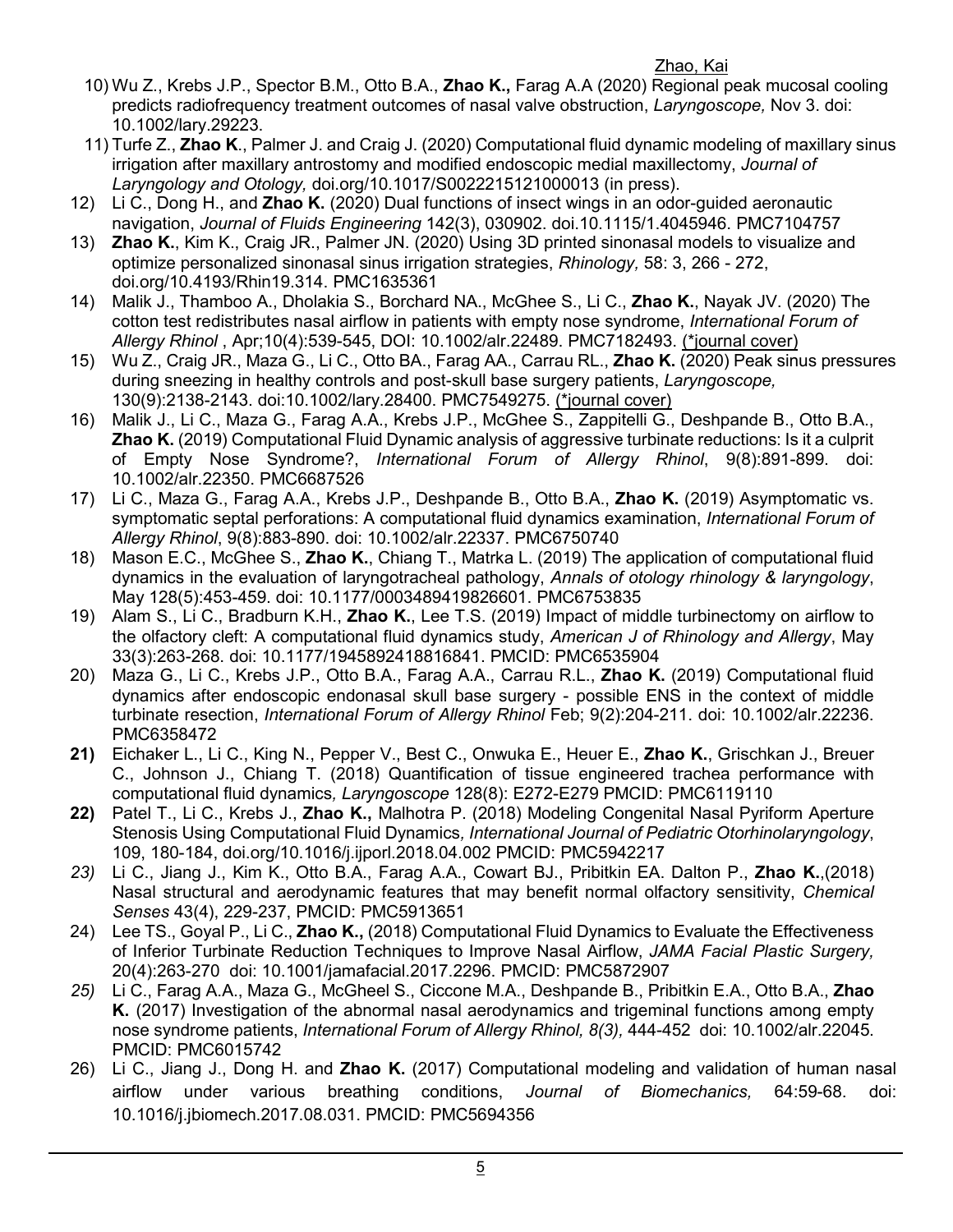### Zhao, Kai

- 27) Shen J., Hur K., Li C., **Zhao K.**, Leopold D.A., Wrobel B.B. (2017) Determinants and Evaluation of Nasal Airflow Perception, *Facial Plast Surg.* Aug;33(4):372-377
- 28) Otto B.A., Li C., Farag A.A, Bush B., Krebs J., Hutcheson R., Kim K, and **Zhao K.** (2017) Computational fluid dynamics evidence of posterior septectomy as viable treatment option for large septal perforation, *International Forum of Allergy and Rhinology*, Jul;7(7):718-725. PMCID: PMC5654740
- 29) Craig J., Palmer J. and **Zhao K.** (2017) Computational fluid dynamic modeling of nose-to-ceiling head positioning for sphenoid sinus irrigation, *International Forum of Allergy Rhinol,* May;7(5):474-479. doi: 10.1002/alr.21908 PMCID: PMC5426973
- 30) Li C., Farag A.A., Leach J., Deshpande B., Jacobowitz A., Kim K., Otto B.A., **Zhao K.** (2017) Computational fluid dynamics and trigeminal sensory examinations of empty nose syndrome patients, *Laryngoscope,* Mar 9. doi: 10.1002/lary.26530 PMCID: PMC5445013
- 31) Craig J., **Zhao K.**, Doan N., Khalili S., John LYK, Adappa ND and Palmer J. (2016) Cadaveric validation study of computational fluid dynamics model of sinus irrigations before and after sinus surgery, *International Forum of Allergy Rhinol* Apr;6(4):423-8. doi: 10.1002/alr.21677. PMCID: PMC5145305 (\*journal cover)
- 32) **Zhao K.**, Craig J., Cohen NA., Adappa ND, Khalili S. and Palmer J. (2016) Sinus irrigations before and after surgery – visualization through computational fluid dynamics simulations, *Laryngoscope*  Mar;126(3):E90-6. doi: 10.1002/lary.25666. PMCID: PMC5084453
- 33) **Zhao K.,** Malhotra P., Rosen D., Dalton P. and Pribitkin EA. (2014) Computational Fluid Dynamics (CFD) as surgical planning tool: a pilot study on middle turbinate partial resection, *Anatomical Record.* Nov;297(11):2187-95. doi: 10.1002/ar.23033.
- 34) **Zhao K.**, Jiang J. (2014) What is Normal Nasal Airflow? A Computational Study of 22 Healthy Adults, *International Forum of Allergy Rhinol.* Jun;4(6):435-46. doi: 10.1002/alr.21319
- 35) **Zhao K.**, Dalton P., Cowart BJ., Pribitkin EA.(2014) Re: In Reference to Regional Peak Mucosal Cooling Predicts the Perception of Nasal Patency. *Laryngoscope*. May;124(5):E211-2
- 36) **Zhao K.**, Jiang J., Pribitkin EA., Dalton P., Rosen D. Lyman B., Yee KK., Rawson NE., Cowart, BJ. (2014) Conductive olfactory losses in chronic rhinosinusitis? – A computational fluid dynamics study of 29 patients, *International Forum of Allergy Rhinol.* Apr; 4(4):298-308.
- 37) **Zhao K.**, Jiang J., Blacker K., Lyman B., Dalton P., Cowart BJ., Pribitkin EA. (2014) Regional Peak Mucosal Cooling Predicts the Perception of Nasal Patency, *Laryngoscope*, 124(3):589-95 (Cited: 11)
- 38) **Zhao K.**, Blaker K., Luo Y. Bryant B., Jiang J. (2011) Perceiving nasal patency through mucosal cooling rather than air temperature or nasal resistance, *Plos One* 6: pp. e24618(Cited: 10)
- 39) Dalton PH., Opiekun RE., Gould M., McDermott R., Wilson T., Maute C., Ozdener MH., **Zhao K.**, Emmett E., Lees PSJ., Herbert R., Moline J. (2010) Chemosensory Loss: Functional Consequences of the World Trade Center Disaster. *Environ Health Perspect* 118(9): 1251-1256. (Citations: 8)
- 40) Wise P.M., **Zhao K.**, and Wysocki C.J. (2010) Dynamics of nasal irritation from pulsed homologous alcohols. *Chem Senses.* 35(9): 823-9 PMCID: PMC2980991
- 41) Jiang J.B., and **Zhao K.** (2010) Airflow and nanoparticle deposition in rat nose under various breathing and sniffing conditions —A computational evaluation of the unsteady and turbulent effect. *Journal of Aerosol Science.* 41: 1030–1043 PMCID: PMC2976565 (Citations: 21)
- 42) Wise P.M., **Zhao K.,** and Wysocki C.J. (2009) Dynamics of nasal chemesthesis, *Ann N Y Acad Sci*. 1170:206-14 (Citations: 9)
- **43)** Wise P.M., Toczydlowski, S.E., **Zhao K.,** and Wysocki C.J. (2009) Temporal integration in nasal lateralization of homologous propionates. *Inhalation Toxicology*, 21(10):819-27
- 44) Yang C.C., Scherer P.W., **Zhao K.** and Mozell M.M. (2007) Numerical modeling of odorant uptake in the rat nasal cavity, *Chem. Sense.* 32: 273–284. (Citations: 29)
- 45) **Zhao K.,** Dalton P., Yang G.C., and Scherer P.W. (2006) Numerical modeling of turbulent and laminar airflow and odorant transport during sniffing in the human and rat nose, *Chemical Senses*, 31: 107-118. (Citations: 66)
- 46) **Zhao K.,** Pribitkin E.D., Scherer P.W., Cowart B.J., Rosen D. and Dalton P. (2006) Numerical modeling of nasal obstruction and endoscopic surgical intervention: outcome to airflow and olfaction, *American Journal of Rhinology,* 20: 308–316,. (Citations: 32)
- 47) **Zhao K.**, Scherer P.W., Hajiloo A., and Dalton P. (2004). Effect of anatomy on human nasal air flow and odorant transport patterns: implications for olfaction, *Chemical Senses* 29: 365-379. (Citations: 121)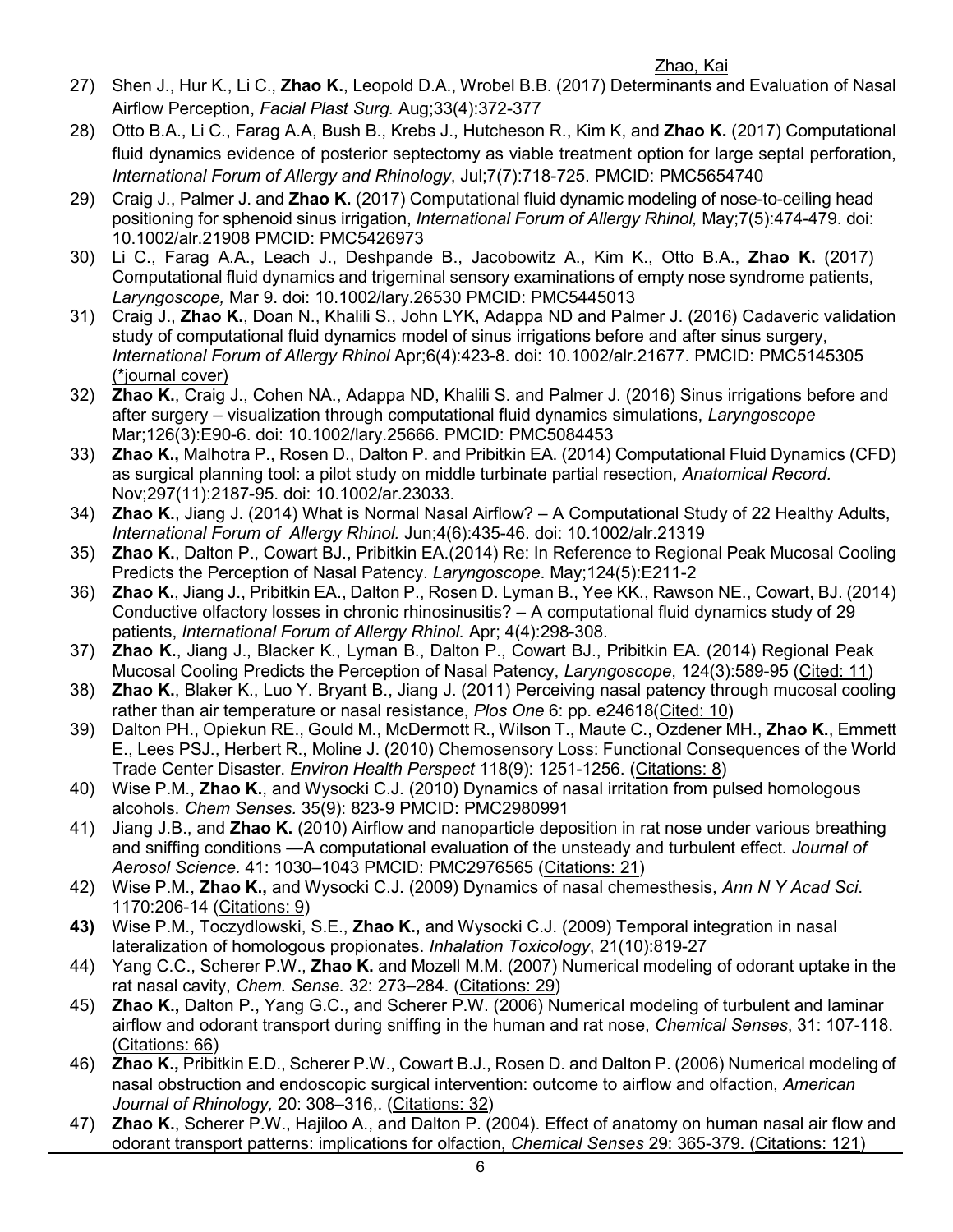## Zhao, Kai

- 48) Kurtz D.B., **Zhao K**., Hornung D.E., Scherer P.W. (2004). Experimental and numerical determination of odorant solubility in nasal and olfactory mucosa, *Chemical Senses,* 29, 763-773. (Citation: 40)
- 49) Ma Z.M., **Zhao K.** Qian W.J., and Zheng X.X. (1997) Ion Selective Microelectrode for Histamine and Application, *Chinese J. of Analytical chemistry,* 25(7), 750-754.

# **Publications (submitted, in progress)**

50) Mason E.C., McGheel S., **Zhao K**., Chiang T., Matrka L. (2019) CFD model in the infant airway before and after slide tracheoplasty for the management of complete tracheal rings, *laryngoscope* (submitted).

# **Oral presentations**

| Aug. 3rd, 2020              | "Nasal airflow and trigeminal sensory dysfunction but not aggressive surgery lead to Empty<br>Nose Syndrome", International symposium in olfaction and taste, (ISOT 2020, virtual oral<br>presentation) |
|-----------------------------|---------------------------------------------------------------------------------------------------------------------------------------------------------------------------------------------------------|
| Aug. 3rd, 2020              | Impact of diffusivity and viscosity on taste perception - application of a porous medium model<br>for human tongue surface. ISOT 2020 (virtual oral presentation).                                      |
| Aug. 3rd, 2020              | Nasal trigeminal cool sensitivity but not resistance dictates obstruction symptoms in nasal<br>Septal Deviation patients. ISOT 2020 (virtual oral presentation).                                        |
| Jun. 7th, 2019              | "Peak sinus pressures during sneezing in healthy controls and post-skull base surgery<br>patients", Rhinoworld, 2019, Chicago                                                                           |
| Jun. 6th, 2019              | "Use 3D printing to visualize and optimize personal nasal sinus irrigation strategy",<br>Rhinoworld, 2019, Chicago                                                                                      |
| Jun. 5th, 2019              | "Nasal obstruction and empty nose syndrome - what are our noses sensing?", Society for<br>Computational Fluid Dynamics of the Nose & Airway (SCONA) 2019                                                |
| Jun. 5th, 2019              | "Future novel targeted treatment options of nasal obstruction and olfactory losses", SCONA<br>2019.                                                                                                     |
| Apr. 13th, 2019             | Taste of time – a porous medium model for human tongue surface and its implication to<br>temporal profile of gustatory perception. Association for Chemoreception Sciences, Annual<br>meeting.          |
| Mar. 14th, 2019             | "A Prototype Endoscopic Sinus Surgery Simulator to Optimize Surgical Outcomes", FDA<br>Frontiers in Med device, Washington DC                                                                           |
| Oct. 5th, 2018              | "Asymptomatic vs. symptomatic septal perforations: a computational fluid dynamics<br>examination", American Rhinologic Society Annual Meeting.                                                          |
| Oct. 6 <sup>th</sup> , 2018 | "Effective Relieve of Empty Nose Syndrome symptoms through a novel nasal plug that cost a<br>few cents", American Rhinologic Society Annual Meeting.                                                    |
| Oct. 6th, 2018              | "CFD analysis of aggressive turbinate reductions: Is it a culprit of ENS?", American Rhinologic<br>Society Annual Meeting.                                                                              |
| Apr. 18th, 2018             | "Is there a connection between endoscopic endonasal skull base surgery and empty nose<br>syndrome? A pilot CFD study", COSM American Rhinologic Society.                                                |
| Oct. 23rd, 2017             | "The untold truth about nasal obstruction – from a bioengineer's perspective", Grand Rounds,<br>Department of Otolaryngology, Kansas University.                                                        |
| Sep. 8th, 2017              | "Examine the abnormal nasal aerodynamics in empty nose syndrome", American Rhinologic<br>Society Annual Meeting.                                                                                        |
| Apr. 26th, 2017             | "CFD evidence of posterior septectomy as viable treatment option for septal perforation,"<br>Combined Otolaryngology Spring Meetings (COSM), San Diego, California.                                     |
| Apr. 16th, 2017             | "Effect of induced airflow on odor plume transportation in a fruit fly in forward flight," AChemS<br>Annual Meeting, Bonita Springs, Florida,                                                           |
| Sep. 22th, 2016             | "Computational fluid dynamics (CFD) and trigeminal sensory examinations of empty nose<br>syndrome patients: pre and post turbinate surgery", American Rhinology Society (ARS)<br>Annual Meeting.        |
| April. 25th, 2015           | "Computational fluid dynamics modeling of sinus irrigations before and after surgery", COSM-<br>American Rhinology Society (ARS) Spring Meeting.                                                        |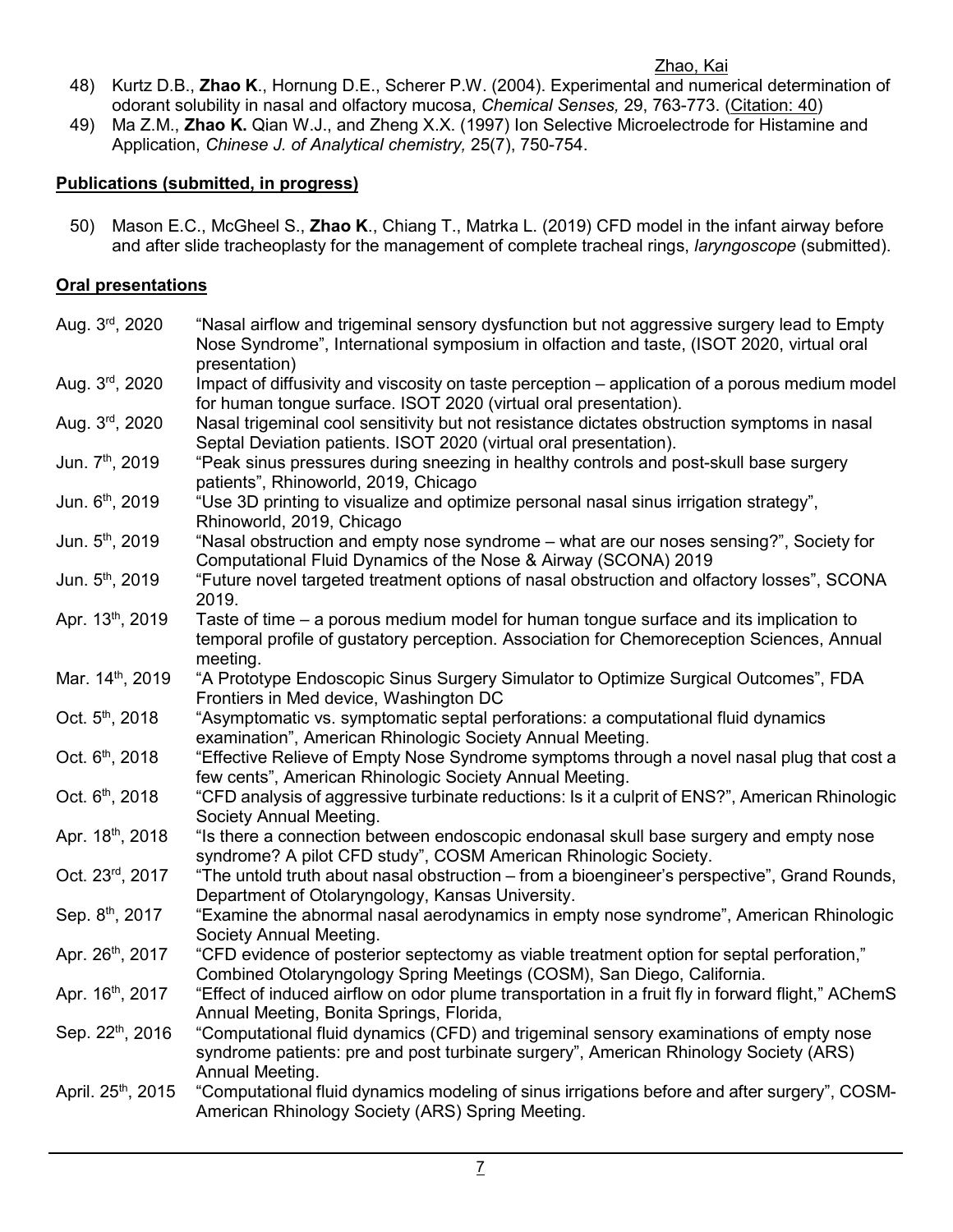|                              | <u>Zhao, Kai</u>                                                                               |
|------------------------------|------------------------------------------------------------------------------------------------|
| Mar. 19 <sup>th</sup> , 2015 | "The way the wind blows: investigating the impediments in nasal airway", Grand Rounds,         |
|                              | Department of Otolaryngology, Vanderbilt University.                                           |
| Mar. 17th, 2015              | "From nostril to receptors: nasal aerodynamics and its implications in mammalian nasal         |
|                              | functions and diseases", Grand Rounds, Department of Otolaryngology, Northwestern              |
|                              | University.                                                                                    |
| Feb. 25th, 2015              | "Anosmia: A Sense of Hope", Panelist, Lecture for continuing medical education (CME) for       |
|                              | physicians, Jefferson University.                                                              |
| Jan. 29th, 2015              | "The way the wind blows: investigating the impediments of nasal airflow", Grand Rounds,        |
|                              | Department of Otolaryngology, University of Miami.                                             |
| Sep. 27th, 2013              | "What is Normal Nasal Airflow? - A Computational Study of 22 Healthy Adults", American         |
|                              | Academy of Otolaryngic Allergy (AAOA) Annual Meeting.                                          |
| Sep. 28 <sup>th</sup> , 2013 | "Conductive olfactory losses in chronic rhinosinusitis? - A computational fluid dynamics study |
|                              | of 29 patients", American Rhinology Society (ARS) Annual Meeting.                              |
| Nov. 17th, 2009              | "The history and future of computational nasal airflow modeling – the clinical and functional  |
|                              | relevance?", Beijing International Meeting on Research in Taste and Smell.                     |
| Apr. 16 <sup>th</sup> , 2009 |                                                                                                |
|                              | "Sensation of nasal patency through mucosal heat loss rather than air temperature",            |
|                              | Rhinology World 2009 - the combined meeting of four major                                      |
|                              | Societies: The International Rhinological society (IRS), The International Symposium on        |
|                              | Infection and Allergy of the Nose (ISIAN), The American Rhinological Society (ARS) and The     |
|                              | American Academy of Otolarngic Allergy (AAOA).                                                 |
| Apr. 18th, 2009              | "Objective assessment of the impact of chronic rhinosinusitis (CRS) on olfactory function",    |
|                              | Rhinology World 2009.                                                                          |
| Apr. 18th, 2009              | "Computational modeling of nasal airflow and odorant transport in patients with chronic        |
|                              | rhinosinusitis", Rhinology world 2009.                                                         |
| Oct. 15 <sup>th</sup> , 2006 | "Modeling of nasal airflow and odorant transport in patients with chronic rhinosinusitis",     |
|                              | Biomedical engineering society (BMES) annual conference.                                       |
| May. 19 <sup>th</sup> , 2006 | "Numerical nasal airflow simulation in patients pre- & post- middle turbinate resection",      |
|                              | American Rhinology Society (ARS) COSM Meeting.                                                 |
| Apr. 29th, 2006              | "Computational modeling of nasal airflow and odorant transport in patients with chronic        |
|                              | rhinosinusitis", AchemS Annual Conference.                                                     |
| Jun. 11 <sup>th</sup> , 2004 | "Modeling of airflow and odorant delivery pattern in a pre- & post-operative nasal cavity: a   |
|                              | quantitative evaluation of surgical intervention", American Academy of Otolaryngology-- Head   |
|                              | and Neck Surgery (AAO-HNS), Pennsylvania annual meeting, Philadelphia, PA.                     |
| Apr. 12th, 2003              | "Nasal airflow and odorant transport patterns: implications for odor perception", AchemS       |
|                              | Annual Conference.                                                                             |

# **Conferences Abstracts (selected)**

- 1. Chengyu Li, Guillermo Maza, Bradley C. Hittle, Hector J. Medina-Fetterman, Bradley A. Otto, Alexander A. Farag, Gregory J. Wiet, Don Stredney, **Kai Zhao** "*Endoscopic sinus surgery simulator to optimize surgical outcomes: a pilot study on conductive olfactory losses*", COSM American Rhinologic Society 2018.
- 2. Per G. Djupesland, **Kai Zhao,** John C. Messina, Ramy A. Mahmoud, James N. Palmer, "*Exhalation delivery system (eds) provides superior deposition of liquid in post-surgical cavities in comparison to conventional spray or irrigation modalities"*, COSM American Rhinologic Society 2018.
- 3. Ronald S. Nowak, **Kai Zhao,** Bradley Otto, Devin Mistry, Alexander A. Farag, *"Silent sinus syndrome: 5% criteria"*, COSM American Rhinologic Society 2018.
- 4. Bradley Hittle, Chengyu Li, Guillermo Maza Malave, Hector J. Medina-Fetterman, Bradley A. Otto, Alexander A. Farag, Gregory Wiet, Don Stredney, **Kai Zhao**, *"Developing endoscopic sinus surgery simulator to optimize surgical outcome to olfactory losses"*, American Rhinologic Society Annual Meeting 2017
- 5. Guillermo Maza, Chengyu Li, Bradley Hittle, Hector J Medina-Fetterman, Bradley A Otto, Alexander A Farag, Gabriela Zappitelli, Gregory J Wiet, Don Stredney, **Kai Zhao,** "*Endoscopic Sinus Surgery Simulator To Optimize Surgical Outcomes: A Pilot Study On Conductive Olfactory Losses*" AChemS Annual Meeting 2018.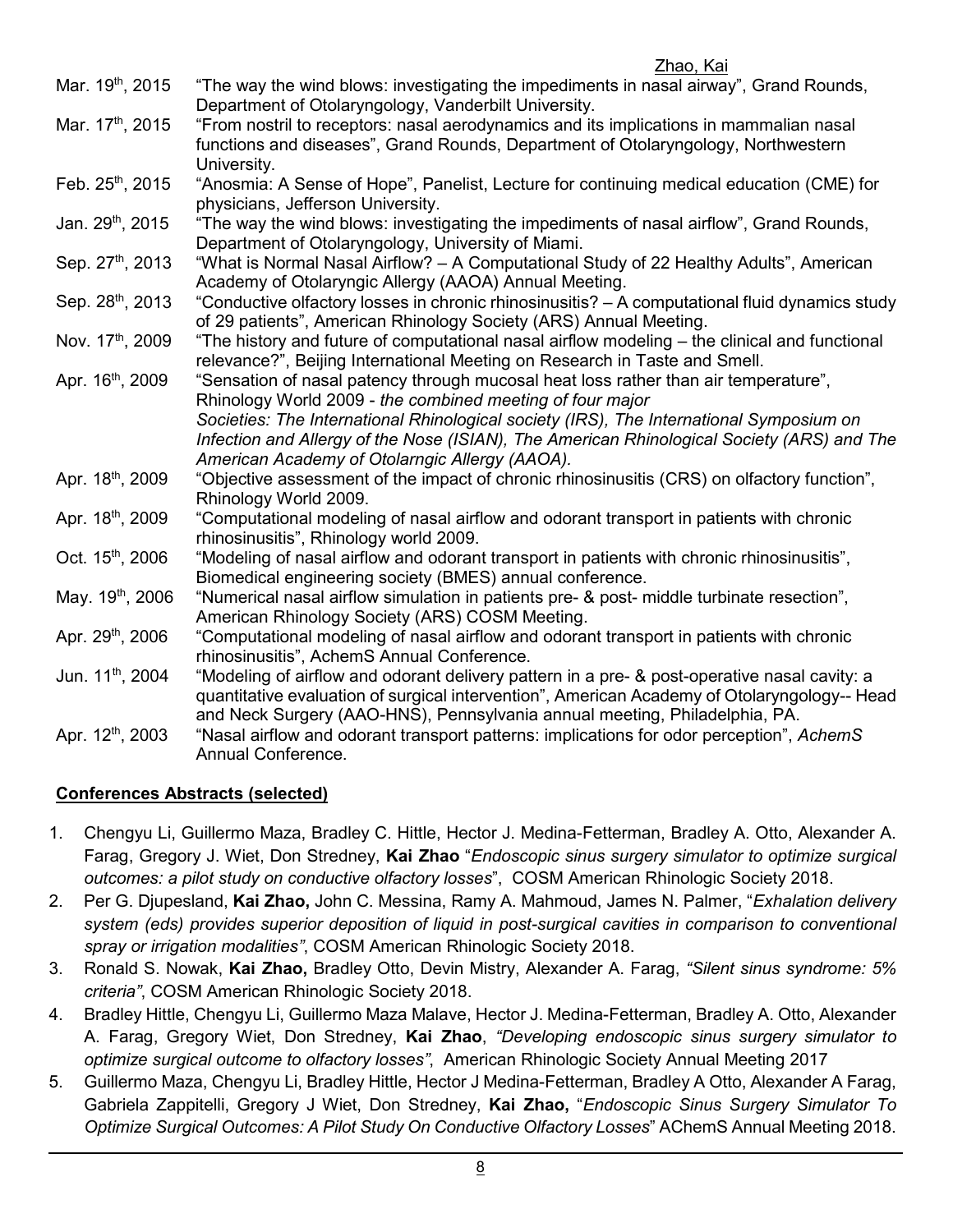- Zhao, Kai 6. Kanghyun Kim, Chengyu Li, **Kai Zhao**, "*A Nasal Aerodynamics Perspective Of Retronasal Olfaction: Rodents Vs. Human"*, AChemS Annual Meeting 2018.
- Sniffing and nasal aerodynamics: pre-processing of odorant information?, Form and Function of the Olfactory System, HHMI Janelia farm 2010
- Jiang J.B., Luo Y.H., Dishowitz M., Wright A.C., and Zhao K., The first quantitative model of the nasal aerodynamics in mouse, AchemS 2010
- Jiang J.B. and **Zhao K.,** Deposition of inhaled particles in the olfactory region in rat and human nasal cavities during breathing, AchemS 2009.
- **Zhao K.,** and Jiang J.B. Spatial and temporal odorant transport patterns in rat nose: a computational study, ISOT 2008.
- Jiang J.B., and **Zhao K.** Quantifying mechanical stimuli in rat and human nasal models during breathing, ISOT 2008.

# **Patents filed:**

- 1) **Zhao K.**, 3D printed personalized nasal replica and attachments to visualize and optimize nasal sinus irrigation strategy (US 62/839,423, US patent filed 4/21/2020).
- 2) **Zhao K.**, Nasal plug (PCT/US 2018/021464, PCT/US patent filed on 3/08/2018, US patent pending US 16/491,958).
- 3) **Zhao K.**, Kim K., Modified Nasal Plug for Nasal Airflow Modulation (US 62/979,707, provisional US patent filed 02/21/2020)

# **E. TEACHING AND MENTORING**

Advised mentee in the Ohio State University:

Postdoctoral fellows: Dr. Jianbo Jiang (2008-2012), currently R&D in Voith-Siemens (hydro-turbines)

Dr. Chengyu Li (2016- 2018), currently Assistant Professor, Villanova Univ.

Dr. Jennifer Malik (2018-2021), currently R&D in Battelle

Dr. Zhenxing Wu (2018- )

Ph.D. candidate: Kanghyun Kim (2016-2021)

Undergrad: James Leach, Adam Jacobowitz, Jillian Krebs, Ryan Hutcheson, Samuel McGheel, Michael Ciccone, Gabriela Zappitelli, Barak Spector, Jennifer Markley, Zach Root, Drew Mountain

Medical Student:

Melissa Ardizzone, 2020 Medical Student Research Scholarship, OSU. Margaret Wingo, 2020 Medical Student Research Scholarship, OSU. Brenda Shen, 2020 Medical Student Research Scholarship, OSU. Noah Waldman, 2021 Medical Student Research Scholarship, OSU.

Lecture to residents Feb, 2016

Contributing as guest lecturer to UPENN Bioengineering Department BE 350, "Biomedical applications of fluid mechanics" (spring 2008).

Served as advisor for independent study UPENN Bioengineering Department BE 499 2008 - Dhinakaran Chinappen, *"Algorithms to determine minimum cross-sectional area in the human nasal*